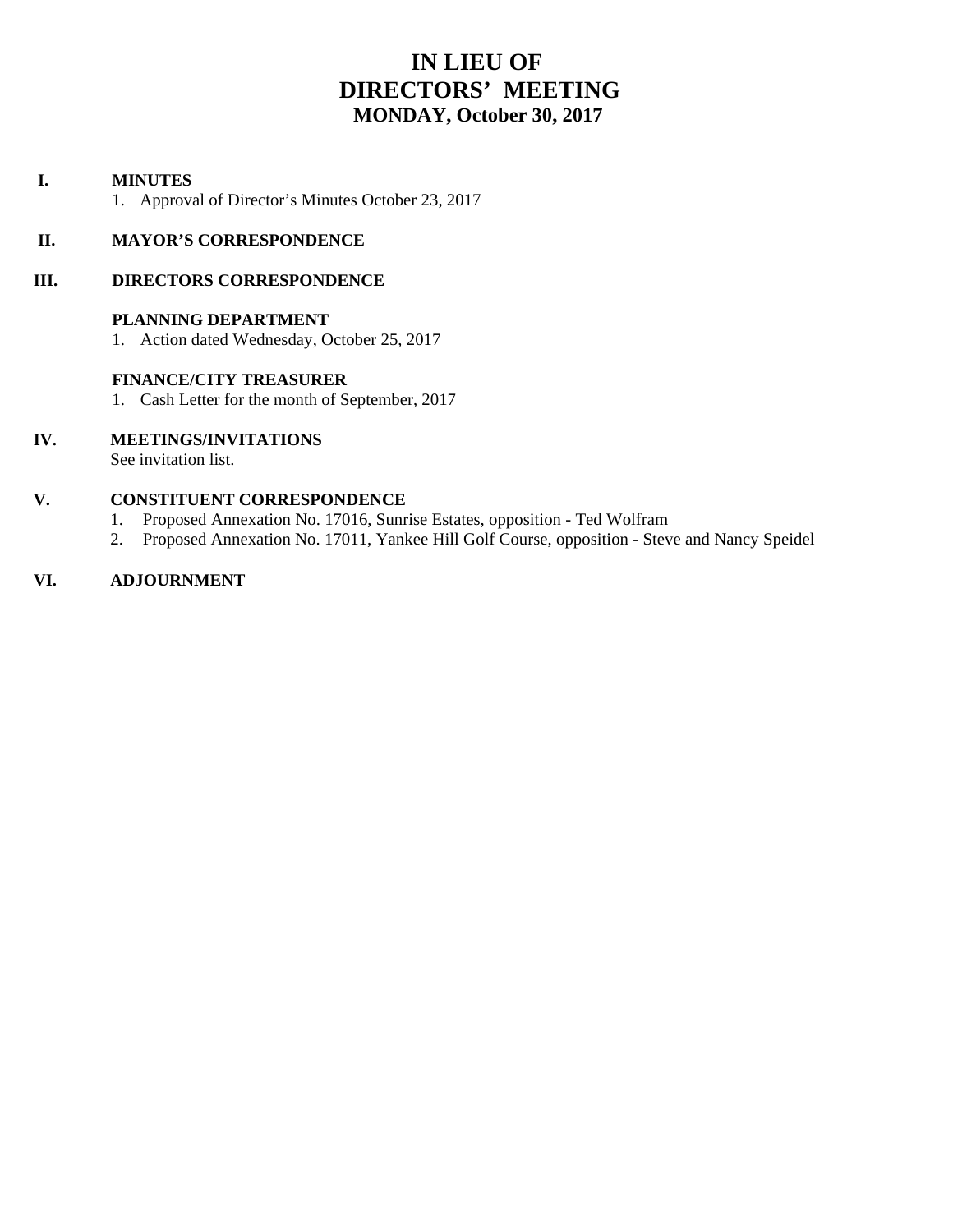# **\*\*ACTION BY PLANNING COMMISSION\*\***

**NOTICE: The Lincoln/Lancaster County Planning Commission will hold a public hearing on Wednesday, October 25, 2017, at 1:00 p.m. in Hearing Room** 112 on the first floor of the County-City Building, 555 S. 10<sup>th</sup> St., Lincoln, **Nebraska. For more information, call the Planning Department, (402) 441-7491.**

> **\*\*PLEASE NOTE: The Planning Commission action is final action on any item with a notation of "FINAL ACTION". Any aggrieved person may appeal Final Action of the Planning Commission to the City Council or County Board by filing a Notice of Appeal with the City Clerk or County Clerk within 14 days following the action of the Planning Commission.**

**The Planning Commission action on all other items is a recommendation to the City Council or County Board.** 

# **AGENDA**

# **WEDNESDAY, OCTOBER 25, 2017**

# **[Commissioner Washington absent]**

Approval of minutes of the regular meeting held October 11, 2017. **\*\*APPROVED: 8-0; (Washington absent)\*\***

**1. CONSENT AGENDA (Public Hearing and Administrative Action):**

# **COMPREHENSIVE PLAN CONFORMANCE:**

1.1 Comprehensive Plan Conformance No. 17017, to review as to conformance Page with the 2040 Lincoln Lancaster County Comprehensive Plan, a proposed 01 amendment to the Antelope Valley Redevelopment Plan that identifies the Telegraph District Phase 2 Redevelopment Project. The project area includes approximately 16 acres, more or less, consisting of 5 areas with connecting streetscape within the project. Telegraph Flats Commons will include a new mixed-use building and rehabs three buildings creating a mixed-use residential and retail area. Telegraph Lofts East will be a new, approximately 147,870 square foot, 4- to 5-story mixed-use building providing for first floor retail/restaurant uses and live/work loft and multi family housing with upper floors containing about 60 residential units and office space. Underground parking and off-street surface parking are also included. Telegraph Lofts West is a proposed companion building providing approximately 84 residential units in a 4- to 5-story building and parking. Telegraph Lofts South is another mixed-use building, located on the NW corner of 21st and M Streets, including approximately 30 residential units in a 4- or 5-story building, retail space and associated parking. Renovation of 1935 O Street will also provide a mix of uses in the 2-story building.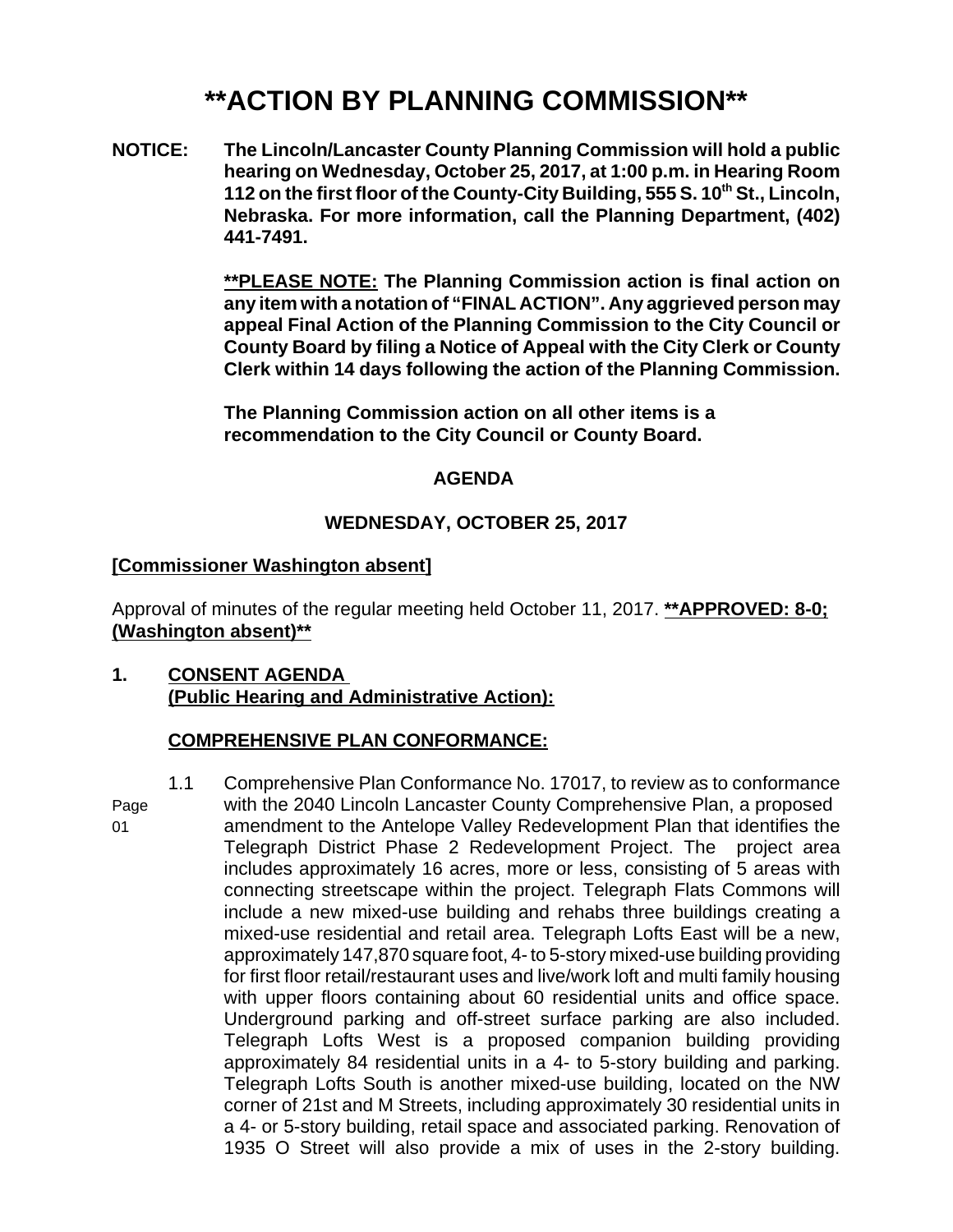Streetscape improvements are planned throughout the Phase 2 project area. The project is generally located between M and O Streets, 20th Street to the Antelope Valley channel.

**Staff recommendation: Conformance with the Comprehensive Plan Staff Planner: George Wesselhoft, 402-441-6366, gwesselhoft@lincoln.ne.gov Planning Commission recommendation: Conforms to the Comprehensive Plan: 7-0 (Scheer declared a conflict of interest; Washington absent). Public hearing before the City Council tentatively scheduled for Monday, November 20, 2017, 5:30 p.m.**

# **CHANGE OF ZONE AND RELATED APPLICATIONS:**

1.2a Change of Zone No. 17029, from O-2 (Suburban Office District), O-3 (Office Page Park District), and I-2 (Industrial Park District) to I-3 (Employment Center 17 District), on property generally located at NW 1st Street and W. Fletcher Avenue. **Staff recommendation: Approval Staff Planner: Rachel Jones, 402-441-7603, rjones@lincoln.ne.gov Planning Commission recommendation: APPROVAL; 7-0 (Scheer and Washington absent). Public hearing before the City Council tentatively scheduled for Monday, November 20, 2017, 5:30 p.m.** 1.2b Use Permit No. 17007, for a new I-3 (Employment Center District) Use Page Permit, with waivers to setbacks and sign regulations, on property generally 17 located at NW 1st Street and W. Fletcher Avenue. **Staff recommendation: Conditional Approval Staff Planner: Rachel Jones, 402-441-7603, rjones@lincoln.ne.gov Planning Commission recommendation: CONDITIONAL APPROVAL, as set for in the staff report dated October 17, 2017: 7-0 (Scheer and Washington absent). Public hearing before the City Council tentatively scheduled for Monday, November 20, 2017, 5:30 p.m.** 1.2c Street and Alley Vacation No. 17009, to vacate portions of the West Page Harvest Drive and West Grand Drive rights of way, generally located at 41 NW 1st Street and West Grand Drive. **Staff recommendation: Conformance with the Comprehensive Plan Staff Planner: Rachel Jones, 402-441-7603, rjones@lincoln.ne.gov Planning Commission recommendation: Conforms to the Comprehensive Plan: 7-0 (Scheer and Washington absent). Public hearing before the City Council will be scheduled when the provisions of Chapter 14.20 of the Lincoln Municipal Code have been satisfied.** 

- **2. REQUESTS FOR DEFERRAL: None.**
- **3. ITEMS REMOVED FROM CONSENT AGENDA: None.**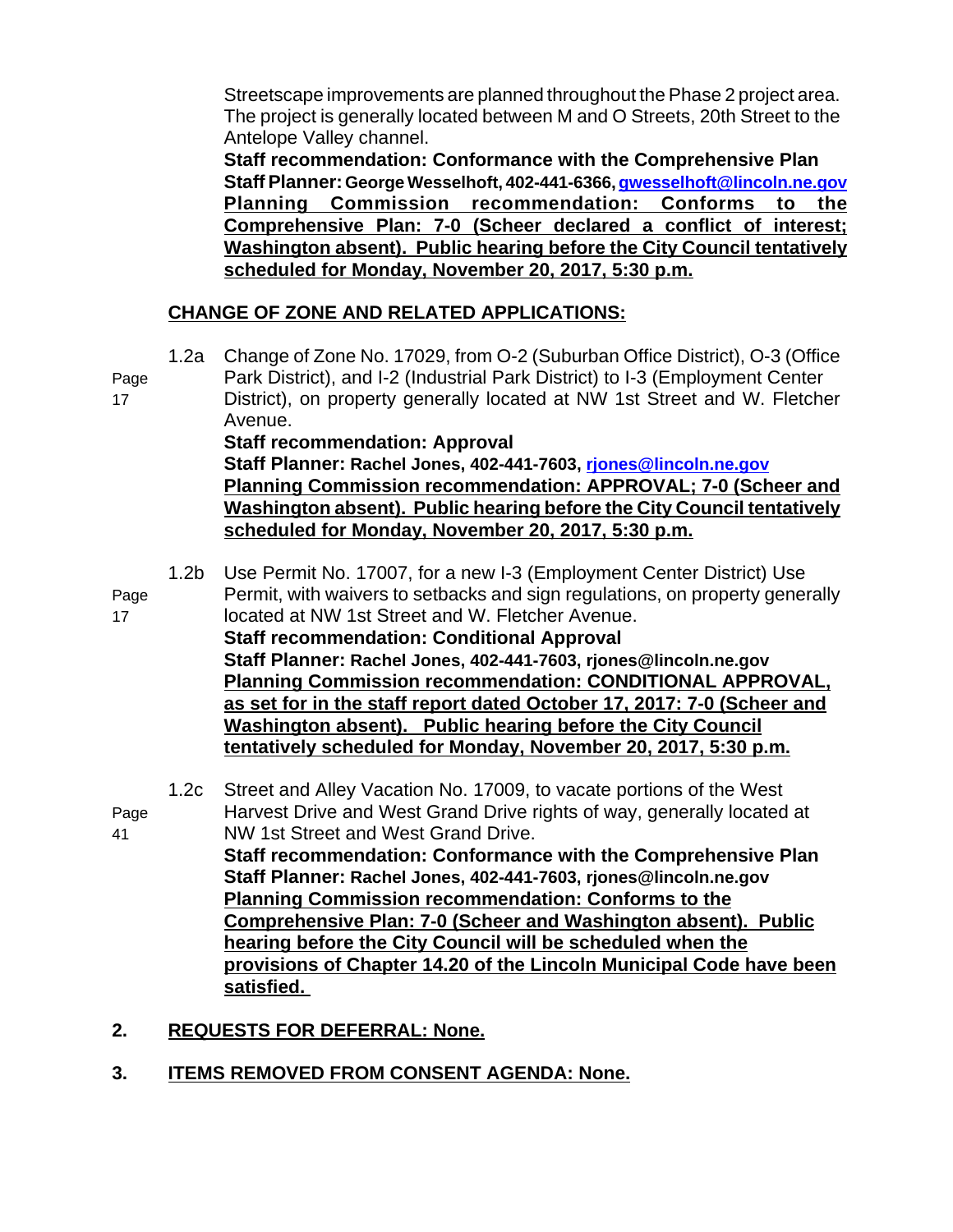# **4. PUBLIC HEARING AND ADMINISTRATIVE ACTION:**

# **TEXT AMENDMENT:**

4.1 Text Amendment No. 17001, an ordinance amending Chapter 27.63 of

Page the Lincoln Municipal Code relating to Special Permits by amending 51 Section 27.63.685 to delete the access door location requirement, and add exterior door opening requirements for a special permit for alcoholic beverages to be sold for consumption off the premises in zoning districts B-1, B-3, H-1, H-2, H-3, H-4, I-1, and I-3, and repealing Section 27.63.685 as hitherto existing.

**Staff recommendation: Denial**

**Staff Planner: Brian Will, 402-441-6362, bwill@lincoln.ne.gov Planning Commission recommendation: DENIAL: 4-4 (Beckius, Edgerton, Harris and Joy dissenting; Washington absent). Due to the lack of 5 affirmative votes, continued public hearing and action before the Planning Commission will be held at the next hearing on November 15, 2017.** 

# **ANNEXATIONS:**

4.2 Annexation No. 17017, for a City-initiated annexation of approximately 156 Page acres, more or less, on property generally located between 84th and 105<sup>th</sup> 67 Streets, adjacent to O Street on the north and south, also including the entire Hillcrest Heights Subdivision and the properties directly west and south of the subdivision.

# **Staff recommendation: Approval**

**Staff Planner: Andrew Thierolf, 402-441-6371, athierolf@lincoln.ne.gov Planning Commission recommendation: APPROVAL: 8-0 (Washington absent). Public hearing before the City Council tentatively scheduled for Monday, November 20, 2017, at 5:30 p.m.**

4.3 Annexation No. 17018, for a City-initiated annexation of 68 acres, more or Page less, on property generally located between 75th and 84th Streets, between 78 Highway 2 and Yankee Hill Road, adjacent to Portsche Lane, Dunrovin Road, or Alimark Lane.

**Staff recommendation: Approval Staff Planner: Andrew Thierolf, 402-441-6371, athierolf@lincoln.ne.gov Planning Commission recommendation: APPROVAL: 8-0 (Washington absent). Public hearing before the City Council tentatively scheduled for Monday, November 20, 2017, at 5:30 p.m.**

# **AT THIS TIME, ANYONE WISHING TO SPEAK ON AN ITEM NOT ON THE AGENDA, MAY DO SO**

**\* \* \* \* \* \* \* \* \* \***

**Adjournment: 5:56 p.m.**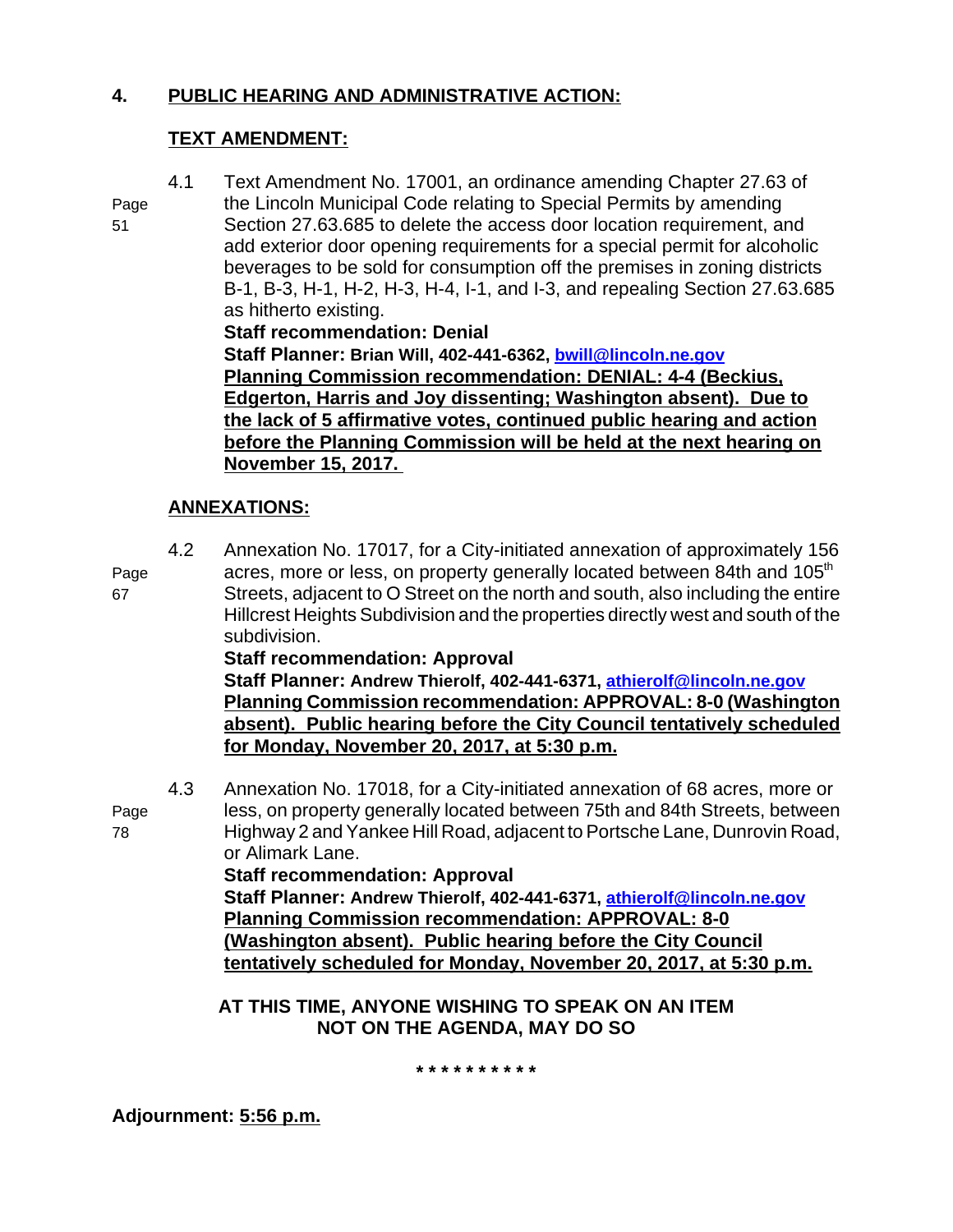### OFFICE OF TREASURER, CITY OF LINCOLN, NEBRASKA

## SEPTEMBER 30, 2017

#### TO: **MAYOR CHRIS BEUTLER & CITY COUNCIL MEMBERS**

#### FROM: FINANCE DEPARTMENT / CITY TREASURER

# SUBJECT: MONTHLY CITY CASH REPORT

The records of this office show me to be charged with City cash as follows at the close of business September 30, 2017

| 360,496,095.72    |
|-------------------|
| 37 033 892 87     |
| (51, 842, 887.21) |
| 345,687,101.38    |
|                   |

I desire to report that such City cash was held by me as follows which I will deem satisfactory unless advised and further directed in the matter by you.

| U. S. Bank Nebraska, N.A.             | \$ | 5,081,292.07   |
|---------------------------------------|----|----------------|
| Wells Fargo Bank                      | \$ | (257, 041.40)  |
| Wells Fargo Bank Credit Card Account  | \$ | (99, 807.67)   |
| Cornhusker Bank                       | \$ | 55,946.18      |
| Pinnacle Bank                         | \$ | 117,842.62     |
| Union Bank & Trust Company            | \$ | 89,931.50      |
| West Gate Bank                        | \$ | 6.064.10       |
| Idle Funds - Short-Term Pool          | \$ | 27.980.221.56  |
| Idle Funds - Medium-Term Pool         | \$ | 312,003,833.76 |
| Cash, Checks and Warrants             | \$ | 708 818.66     |
| Total Cash on Hand September 30, 2017 | S  | 345,687,101.38 |

The negative bank balances shown above do not represent the City as overdrawn in these bank accounts. In order to maximize interest earned on all City funds, deposits have been invested prior to the Departments' notification to the City Treasurer's office of these deposits; therefore, these deposits are not recorded in the City Treasurer's bank account balances at month end.

I also hold as City Treasurer, securities in the amount of \$20,972,561.08 representing authorized investments of the City's funds.

**ATTEST:**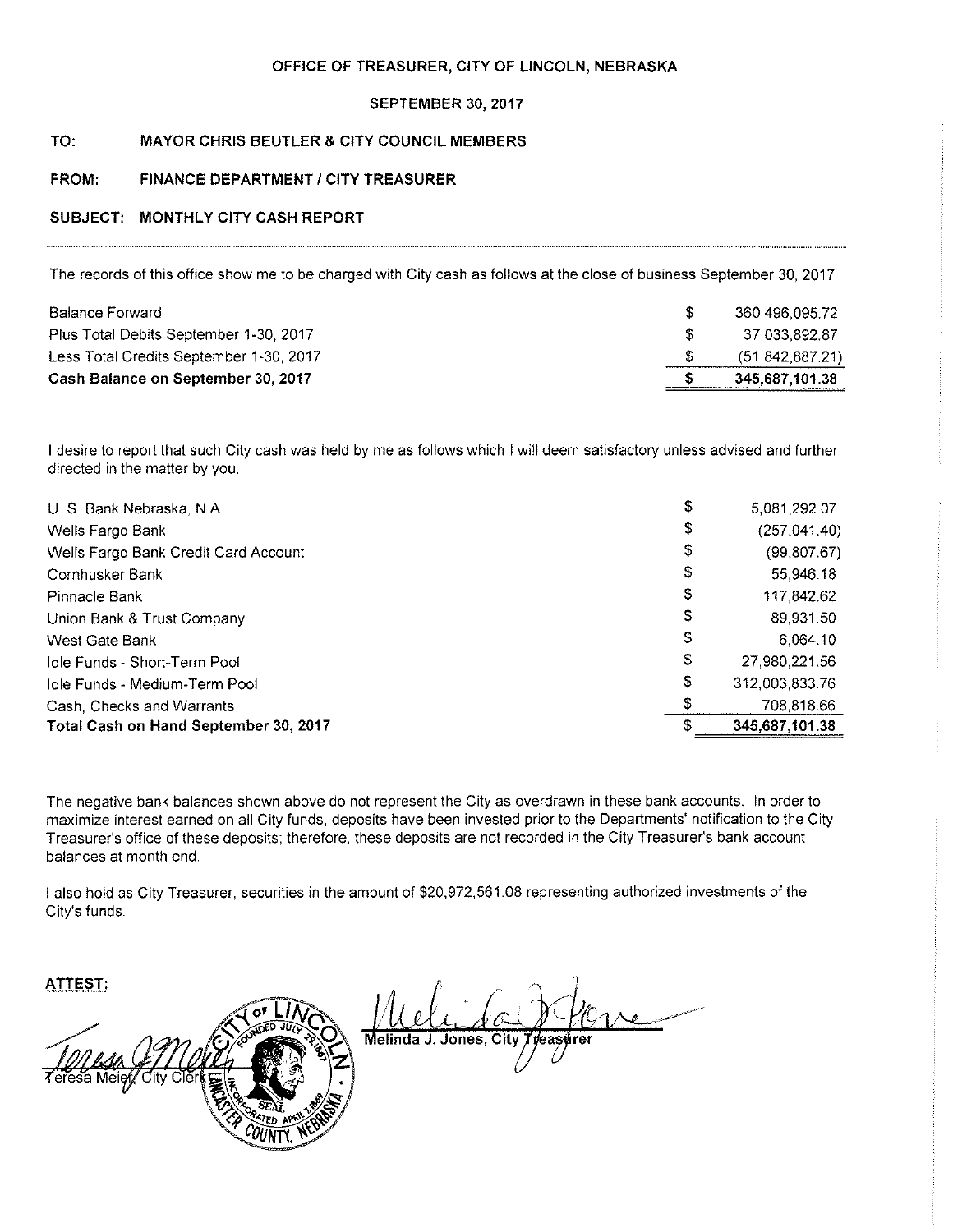# CITY OF LINCOLN - PLEDGED COLLATERAL STATEMENT

# AS OF SEPTEMBER 30, 2017

| <b>DESCRIPTION</b>                | <b>CUSIP</b> | <b>MATURITY DATE</b> | <b>CURRENT PAR</b> | <b>MARKET VALUE</b> |
|-----------------------------------|--------------|----------------------|--------------------|---------------------|
|                                   |              |                      |                    |                     |
| FHLMC GOLD POOL C91166 6%         | 3128P7JK0    | 03/01/2028           | \$164.353.76       |                     |
| FHLB 1.25%                        | 3130A5PX1    | 08/28/2018           | \$1,000,000.00     |                     |
| FNMA POOL #254548 5.5%            | 31371KWH0    | 12/01/2032           | \$266.346.50       |                     |
| FNMA POOL 256125 5%               | 31371MPJ0    | 01/01/2026           | \$106.612.92       |                     |
| FHR 2776 CG FREDDIE MAC CMO 5%    | 31394WJC3    | 04/15/2019           | \$272.087.84       |                     |
| SBAP 1998-20L 1 PASS-THROUGH 5.8% | 83162CJR5    | 12/01/2018           | \$64,963,60        |                     |
| SBIC 2010-10A 14 11%              | 831641ES0    | 03/10/2020           | \$244,999.79       |                     |
| FNMA POOL MA0909 25DD             | 31418AAK4    | 11/1/2021            | \$127,189.30       |                     |
| <b>CORNHUSKER BANK</b>            |              | <b>TOTAL PLEDGED</b> | \$2,246,553.71     |                     |
| FNMA GTD PASS THRU POOL #AU5145   | 3138X4WF3    | 08/01/2028           | \$640,000.00       | \$613,187.10        |
| FHLB 2.63%                        | 313376C94    | 12/10/2021           | \$750,000.00       | \$771,480.00        |
| <b>FHLMC 1.63%</b>                | 3137BN5M2    | 01/25/2023           | \$2,000,000.00     | \$1,530,972.04      |
| FHLB 1.50%                        | 3130ABDB9    | 08/28/2019           | \$800,000.00       | \$799.272.00        |
| FHLB 1.38%                        | 313380FB8    | 09/13/2019           | \$803,000.00       | \$802.060.49        |
| UNION BANK AND TRUST              |              | <b>TOTAL PLEDGED</b> | \$4,993,000.00     | \$4,516,971.63      |
| FHLB LOC #522941                  |              | 11/01/2017           | \$7,000,000.00     |                     |
| <b>USBANK</b>                     |              | TOTAL PLEDGED        | \$7,000,000.00     |                     |
| FHMS X707 A2 2.22%                | 3137ANMMN2   | 11/23/2018           | \$5,000,000.00     |                     |
| FHMS X038 A1                      | 3137BBBC3    | 10/25/2023           | \$1,763,112.98     |                     |
| PINNACLE BANK                     |              | TOTAL PLEDGED        | \$6,763,112.98     |                     |
| <b>FMAC FGPC 3 500%</b>           | 3132QSUG1    | 9/1/2045             | \$1.000.00         | \$908.08            |
| <b>FNMA FNMS 3.000%</b>           | 3138ALU21    | 10/1/2026            | \$869,408.00       | \$168,582.84        |
| WELLS FARGO                       |              | <b>TOTAL PLEDGED</b> | \$870,408.00       | \$169,490.92        |

 $\label{eq:2.1} \begin{array}{ll} \mathcal{L}_{\mathcal{A}}(x,y) = \mathcal{L}_{\mathcal{A}}(x,y) + \mathcal{L}_{\mathcal{A}}(x,y) + \mathcal{L}_{\mathcal{A}}(x,y) + \mathcal{L}_{\mathcal{A}}(x,y) + \mathcal{L}_{\mathcal{A}}(x,y) + \mathcal{L}_{\mathcal{A}}(x,y) + \mathcal{L}_{\mathcal{A}}(x,y) + \mathcal{L}_{\mathcal{A}}(x,y) + \mathcal{L}_{\mathcal{A}}(x,y) + \mathcal{L}_{\mathcal{A}}(x,y) + \mathcal{L}_{\mathcal{A}}(x,y) +$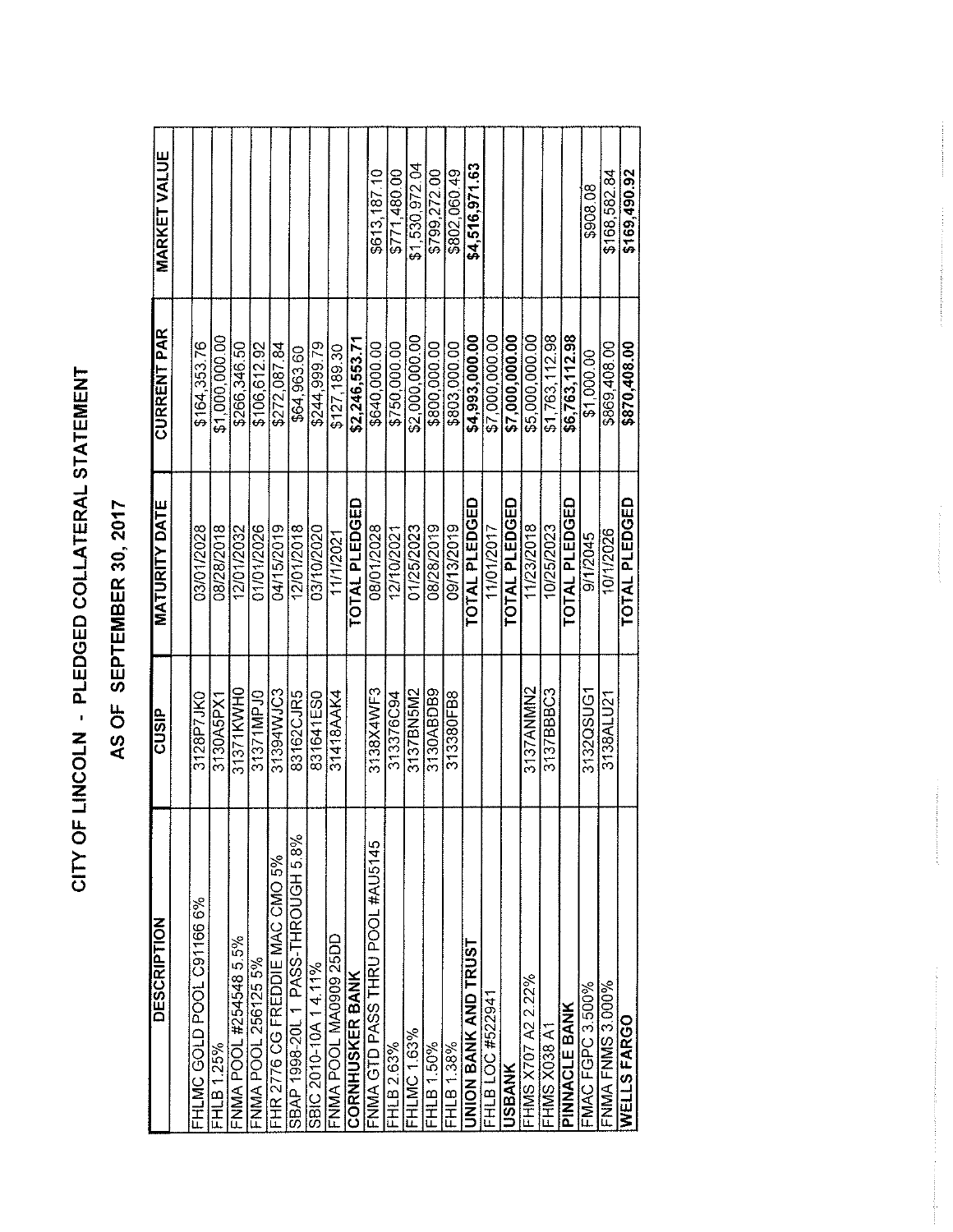| From:    | WebForm <none@lincoln.ne.gov></none@lincoln.ne.gov> |
|----------|-----------------------------------------------------|
| Sent:    | Wednesday, October 25, 2017 10:26 AM                |
| To:      | Council Packet                                      |
| Subject: | InterLinc - Feedback                                |

# **Council Office - Feedback**

Date : 10/25/2017 10:25:40 AM

| <b>Full Name</b> Ted Wolfram     |
|----------------------------------|
| Address 1040 N. 92nd Street      |
| City Lincoln, NE                 |
| Phone 713-897-1550               |
| Email ted.wolfram@gmail.com      |
| <b>Comments</b> Council Members, |

My name is Ted Wolfram and I live at 1040 N. 92nd Street which is part of the Sunrise Estates community. This note is in regard to Annexation No. 17016. This annexation is to be voted on Monday, October 30th and we are hoping to be able to meet with as many of the city council members as possible between now and the time of the meeting to discuss our concerns and get a few answers. We are not opposed to annexation but is this the proper time. We raised to the planning commission our initial concern around fire safety and those are still concerning and of record. We also question the timing of this. Repeatedly we have been told that annexation would be 2020 and now it is very rapidly being pushed through in 2018. I don't think we fully understand all the consequences to the city and the homeowners at this time. We are hoping that meeting with you we can voice these concerns with candid discussion. We want to see Lincoln expand and grow and be the best place to live. It will be great for all but we don't want this to happen by jeopardizing the community at large, by spreading our resources/assets too thin.

We are requesting 10 to 20 minutes of your time at most. Please let me know if/when there is time in your busy schedule.

Respectfully,

Ted Wolfram 713-897-1550

IP: 76.84.233.86 Form: https://lincoln.ne.gov/city/council/feedback.htm User Agent: Mozilla/5.0 (Windows NT 6.3; Win64; x64) AppleWebKit/537.36 (KHTML, like Gecko) Chrome/62.0.3202.62 Safari/537.36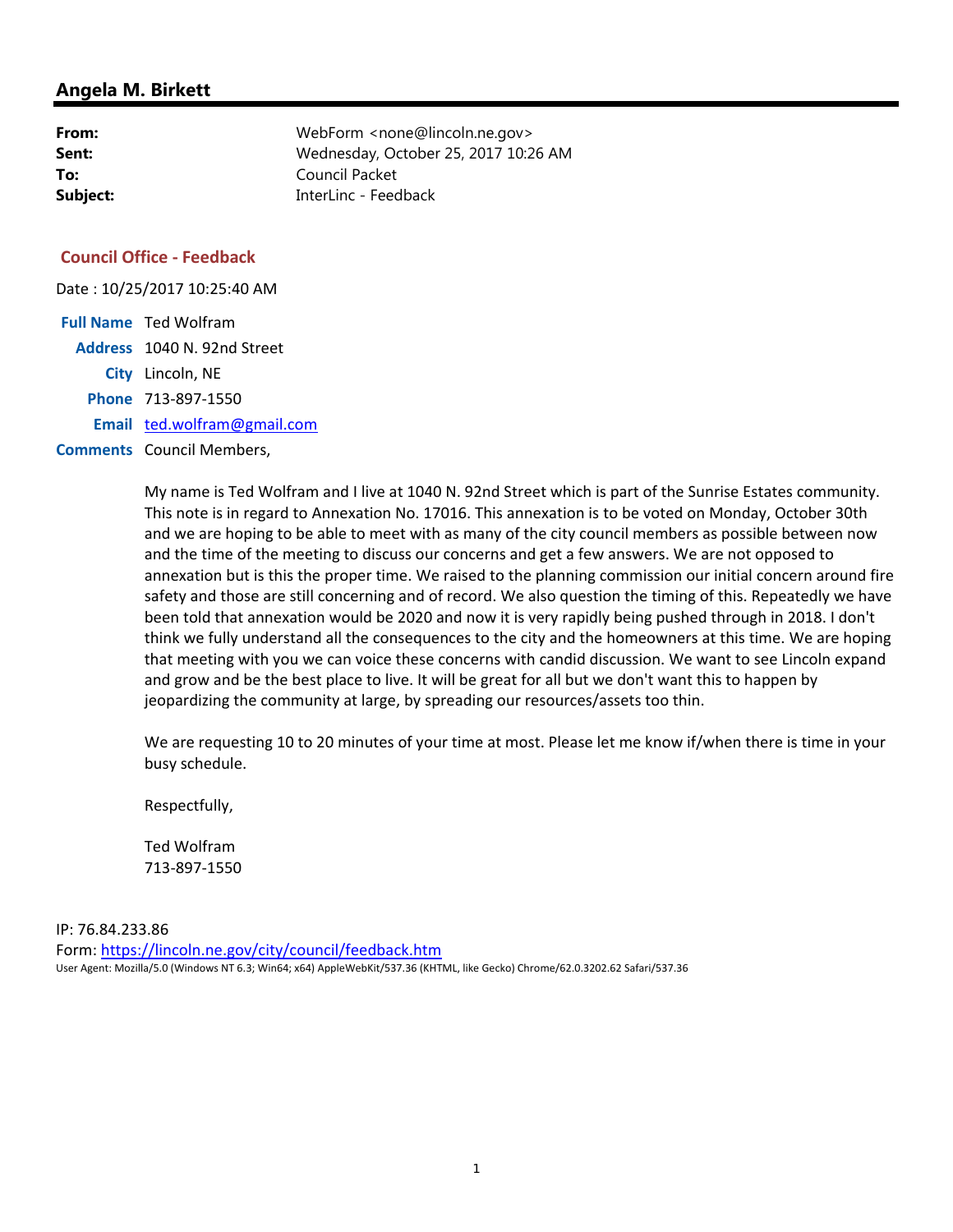| From:    | Steve and Nancy Speidel <sspeidel1@aol.com></sspeidel1@aol.com> |
|----------|-----------------------------------------------------------------|
| Sent:    | Wednesday, October 25, 2017 2:19 PM                             |
| To:      | Angela M. Birkett                                               |
| Subject: | Annexation No. 17011 South 40th St and Yankee Hill Rd           |

Hello Angie,

 Could you please forward this email to all the city council members concerning annexation 17011 of my property and Yankee Hill Golf Course. Thank you for your assistance. Steve Speidel

Dear Lincoln City Council Members,

 Regarding annexation 17011 of my property and Yankee Hill Golf Course in the south 40th Street and Yankee Hill Rd area, there are three points I would like to elaborate on which time didn't allow during my presentation at the Oct 23 Council public hearing.

 1) Guy Lammle, owner of Yankee Hill Golf Course, was out of town during the September 27th Planning Commission hearing for this annexation and did not submit a written statement at that time. When I asked him why not, he said he was concerned he might face retaliation for a couple projects he has coming up at HiMark if he openly opposed annexing Yankee Hill Golf Course. Since there was no opposition to annexing Yankee Hill Golf Course and LFR made it sound like they were being sent out on the course all the time for emergencies, ( when in fact they have been on the course one time in 20 years), the Planning Commission discussion was to annex the golf course but amend the annexation application to remove my Speidel property and not annex it. Then they realized if they annexed the golf course, I would be totally surrounded.

 2) Because of the increase in mill levy and huge increase in valuation if my property is annexed, I estimate my property taxes will go from \$5000 to \$11,000 per year. That will be pretty difficult to justify holding on. Its sad I could be forced off my very long held family land that way.

 3) The 160 acres of unannexed land on the east side of me and Yankee Hill Golf Course is considered not appropriate for annexation at this time, maybe not until 2025, according to the planning staff report. If that area is annexed sometime in the future, I would accept that my property and Yankee Hill Golf Course would be annexed then and I would not oppose it at that time.

 Since I hold the easement and restrictive covenant on the golf course land which prevents anything from being built there and requires it to be used only as a golf course, Yankee Hill Golf Course and my property will not be developed by 2025. Also, because my property is intensely farmed and is not urban in character and because my property and Yankee Hill Golf Course are not surrounded by city and the much higher taxes would be very problematic for us, I submit annexation is not appropriate now. I urge you to NOT approve annexation of my property and Yankee Hill Golf Course at this time.

Thank you so much for your time and consideration.

Sincerely, Steve Speidel 7800 S 40th St Lincoln, NE 68516 402 423-4003 402 613-0944 cell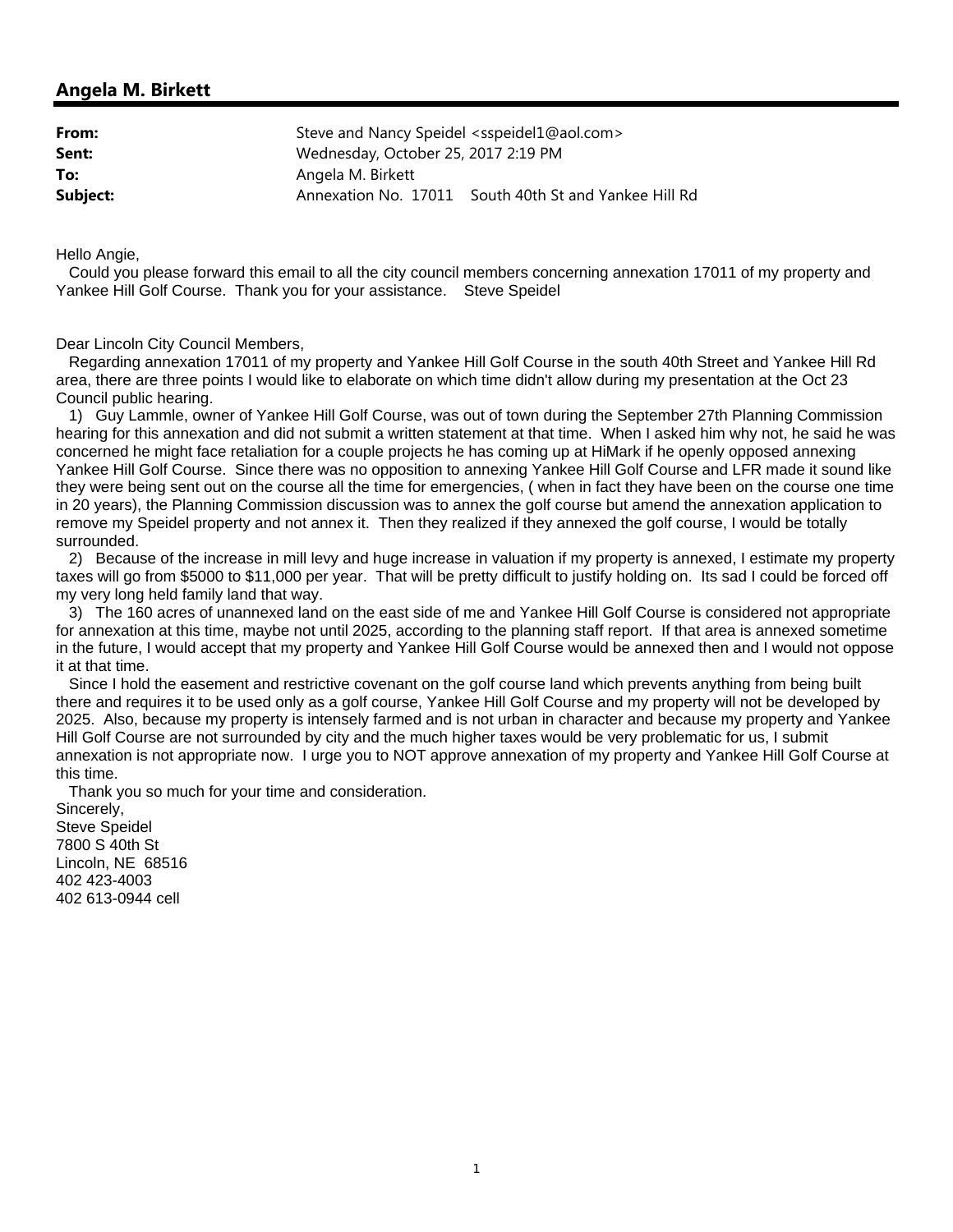# **DIRECTORS'/ORGANIZATIONAL AGENDA ADDENDUM MONDAY, October 30, 2017**

 **I. CITY CLERK**

# **II. MAYOR'S CORRESPONDENCE**

# **III. DIRECTORS CORRESPONDENCE**

# **IV. CONSTITUENT CORRESPONDENCE**

- 1. Proposed Annexation No. 17016, opposition Ted Wolfram
- 2. Flashing yellow lights Nancy Thygesen Response from Angie Birkett, Office Coordinator, Lincoln City Council
- 3. Proposed Annexation No. 17016, opposition Dan Howe
- 4. Proposed Annexation Hillcrest Heights, concerns Robert Creager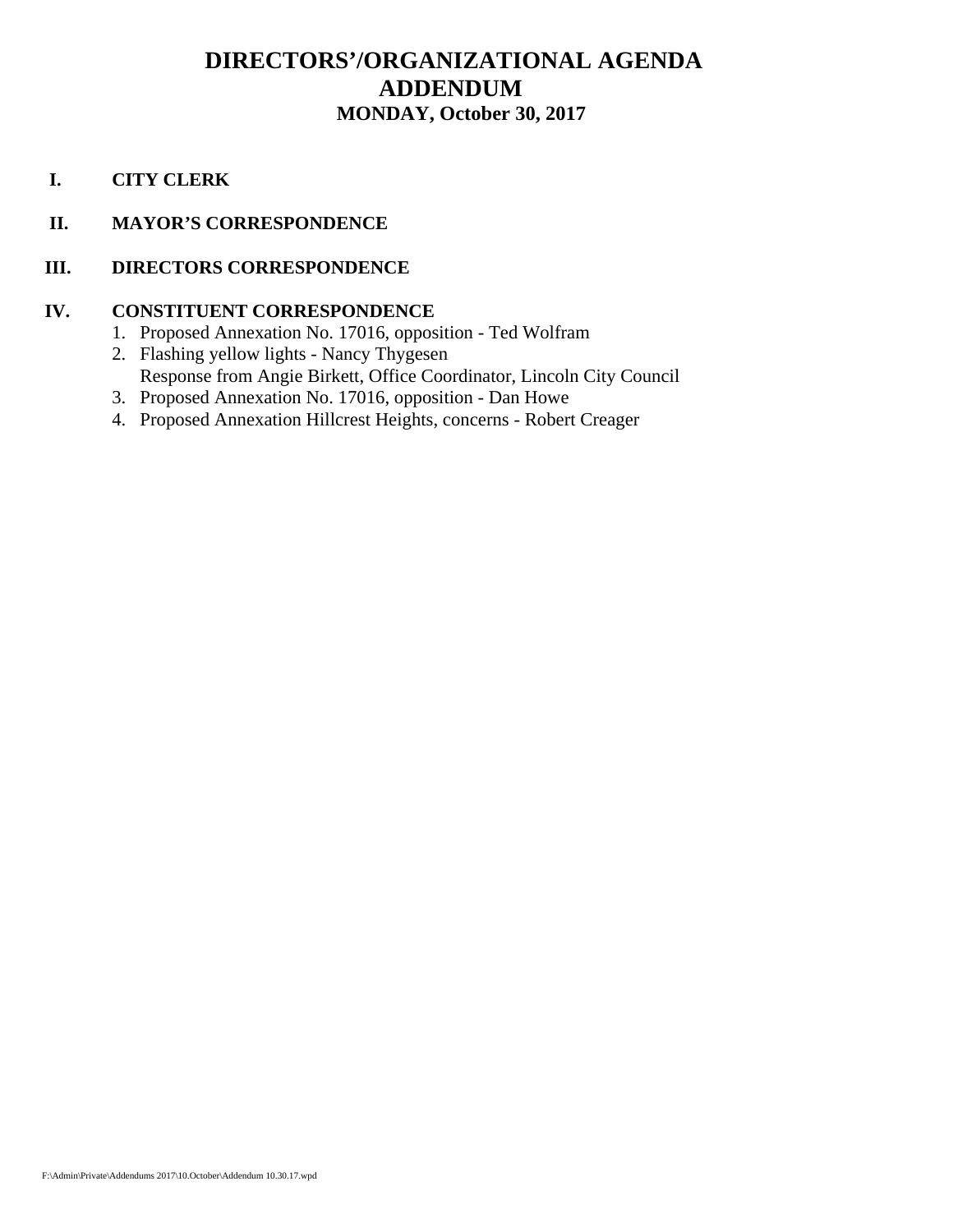| From:               | Ted Wolfram <tedwolfram@gmail.com></tedwolfram@gmail.com>                           |
|---------------------|-------------------------------------------------------------------------------------|
| Sent:               | Friday, October 27, 2017 1:53 PM                                                    |
| To:                 | Jon Camp; Jane Raybould; Carl B. Eskridge; Leirion Gaylor Baird; Cyndi Lamm; Roy A. |
|                     | Christensen; Bennie R. Shobe                                                        |
| Subject:            | Annexation No. 17016 - Letter from Ted and Carlene Wolfram                          |
| <b>Attachments:</b> | Annexation - City Council.docx                                                      |

City Council Members,

My name is Ted Wolfram and I have attached a letter authored by my wife and I regarding Annexation No. 17016. We reside in Sunrise Estates which is in Area C of the current Annexation study.

Respectfully, Ted Wolfram

 $\overline{a}$ 

# **Ted Wolfram**

*713-897-1550* ted.wolfram@gmail.com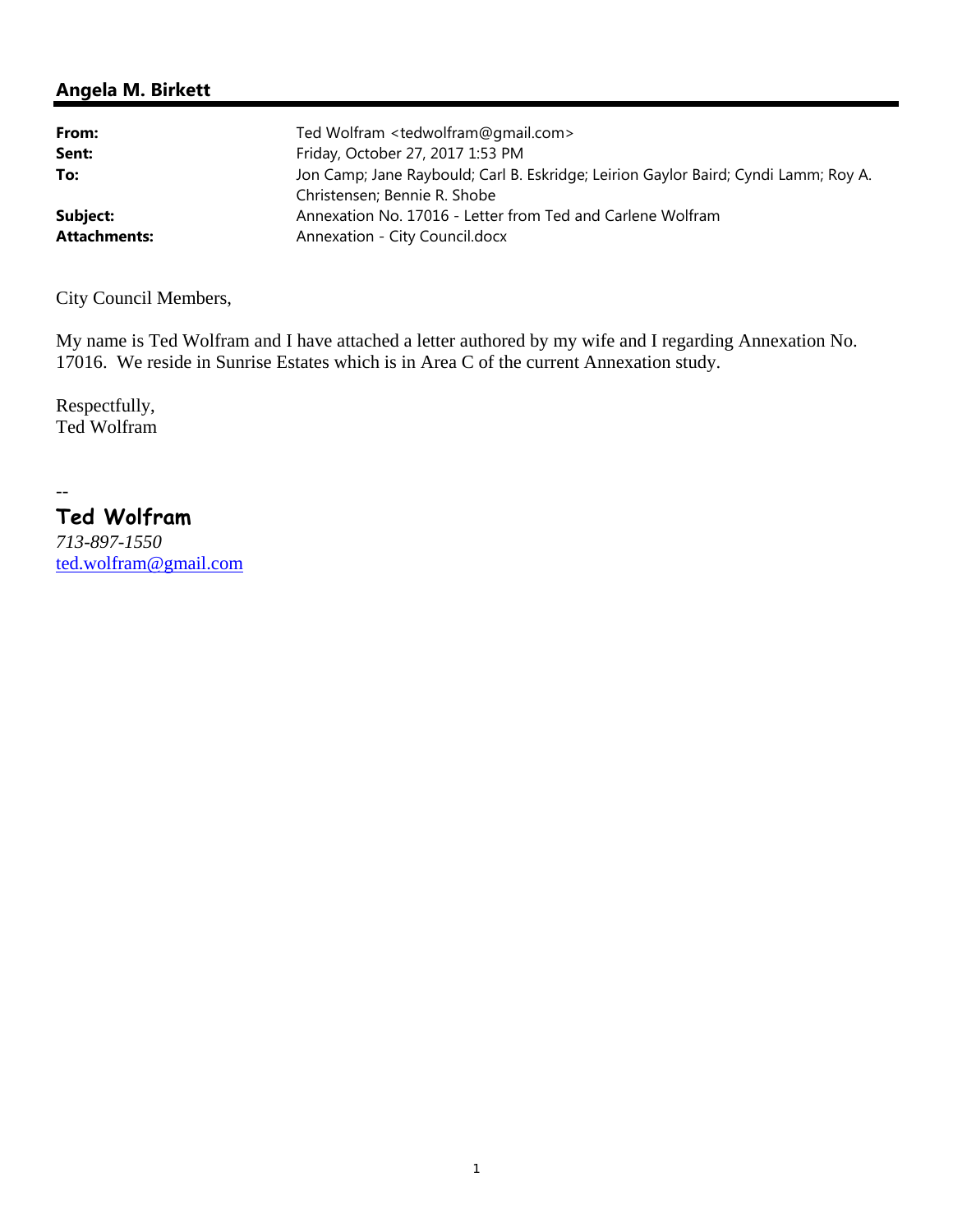Ted and Carlene Wolfram 1040 North 92<sup>nd</sup> Street Lincoln, NE 68505

City/County Building 555 South 10<sup>th</sup> Street Lincoln, NE 68508

September 26, 2017

City Council Members:

My wife and I moved to Lincoln 20 months ago from Houston Texas and found what we were looking for in Sunrise Estates, a nice little acreage just east of Lincoln within a few miles from our two daughters. We love the location, the peace and quiet and the fact that we are living self-sufficient outside of the city with no need for city services. The first time I heard anything about the potential of annexation was during our homeowner association annual meeting and it was mentioned we are up for annexation in 2020.

This isn't the first time my wife and I have been annexed. When living in Houston our subdivision was annexed and it made total sense. The infrastructure was in place including water, sewage, hydrants, and new fire station had been built and fully staffed to handle the newly annexed population. As a home owner in the subdivision, I was in favor of the services the city would be providing so I am not opposed to annexation. In the case of Annexation No. 17016 I am questioning the timing.

Is the City of Lincoln prepared for what this annexation will do? The LFR 2016 Annual report provided statistics on response time showing that they are struggling to meet the minimum threshold levels defined by LFR and in some cases failing to meet that level. How will LFR improve in this area with the increase area(s) to cover? Lincoln Fire and Rescue is well respected and provides excellent service but will this annexation put more stress on an already stressed Fire Department? Our streets are currently being maintain by the county and are not up to Lincoln city standards. What cost will the city incur to bring this streets to city standards? Our street lights are currently being maintained and covers internally by our community. What cost will the city incur to begin that maintenance. The Lincoln Police Department will now have more area to cover, will this annexation include additional Police Officers to cover the expanding areas?

In the case of Sunrise Estates, water and sewage lines are not in place but not needed as each residence has a well and a septic system or lagoon for sewage. Hydrants are not needed as the South East Fire Department has provided the services to our community for years with the equipment to bring and pump the water to a fire. That station is ½ mile from our community. My concern is will the annexation of our community and others that are being proposed put more stress on already stressed city services.

I worked for a large global software company and we provided software and service to large global fortune 500 companies. On more than one occasion we could have made money by selling software and/or services but made the recommendation not to sell as the company wasn't ready for it. Because of this recommendation we became a trusted advisor for these companies because it was in the best interest of their company and not the best interest of my company. We made several sales over the years that followed to those companies as they knew we placed their interest first.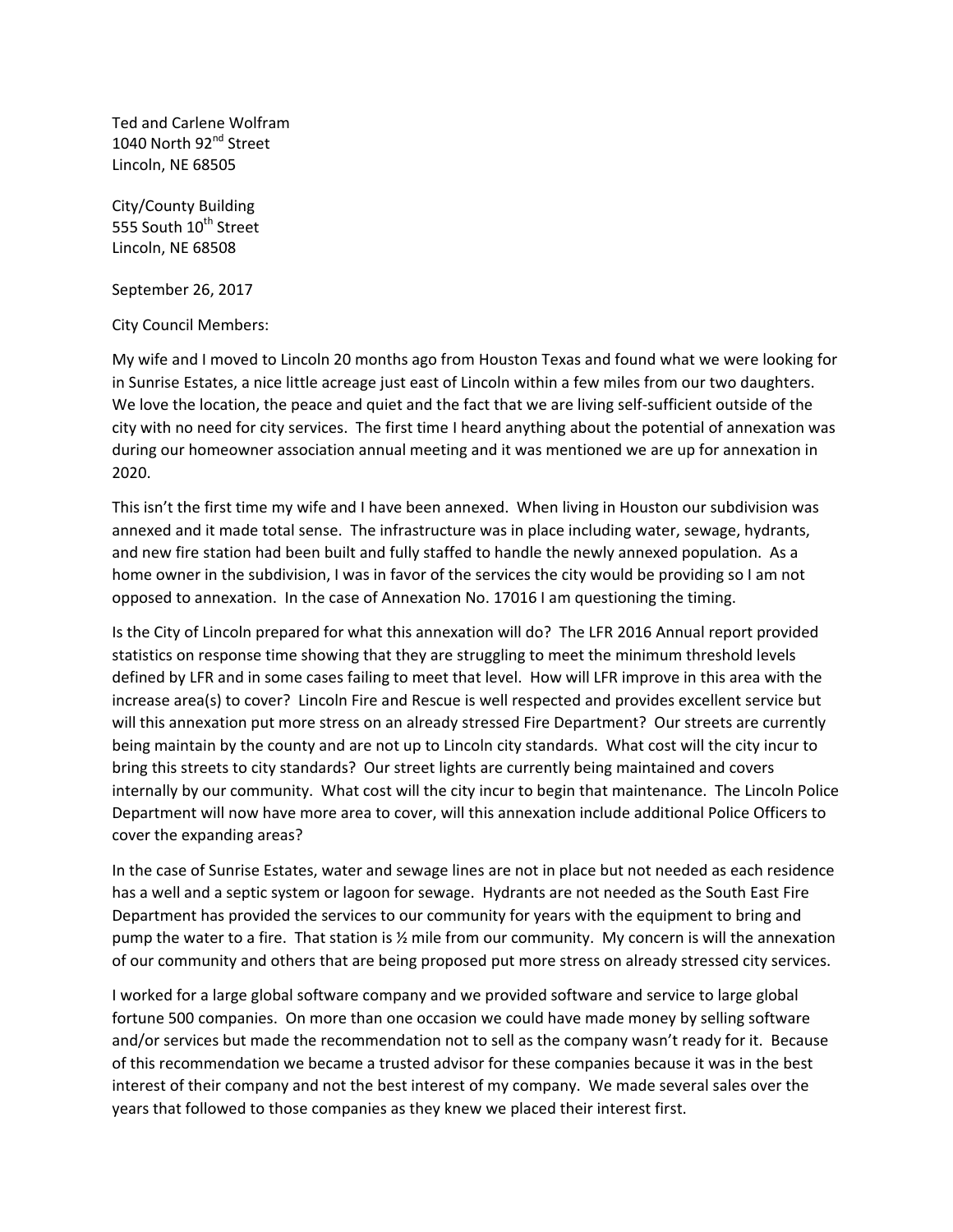In conclusion we respectfully submit that the City Council not annex Sunrise Estates at this time and keep with the 2020 plan that has been quoted to us the past several years. These additional 2 years will allow LF&R to increase to a level needed to support a city the size of Lincoln, this includes the new proposed station at 84<sup>th</sup> and Leighton which is 1 mile from our community. Other city services will have the time to prepare for the expanding areas. This time will also give the residents in our community the additional years we thought we had to prepare for annexation. Be our Trusted Advisor. Be the Trusted Advisor for all residents of Lincoln.

Thank you,

Ted and Carlene Wolfram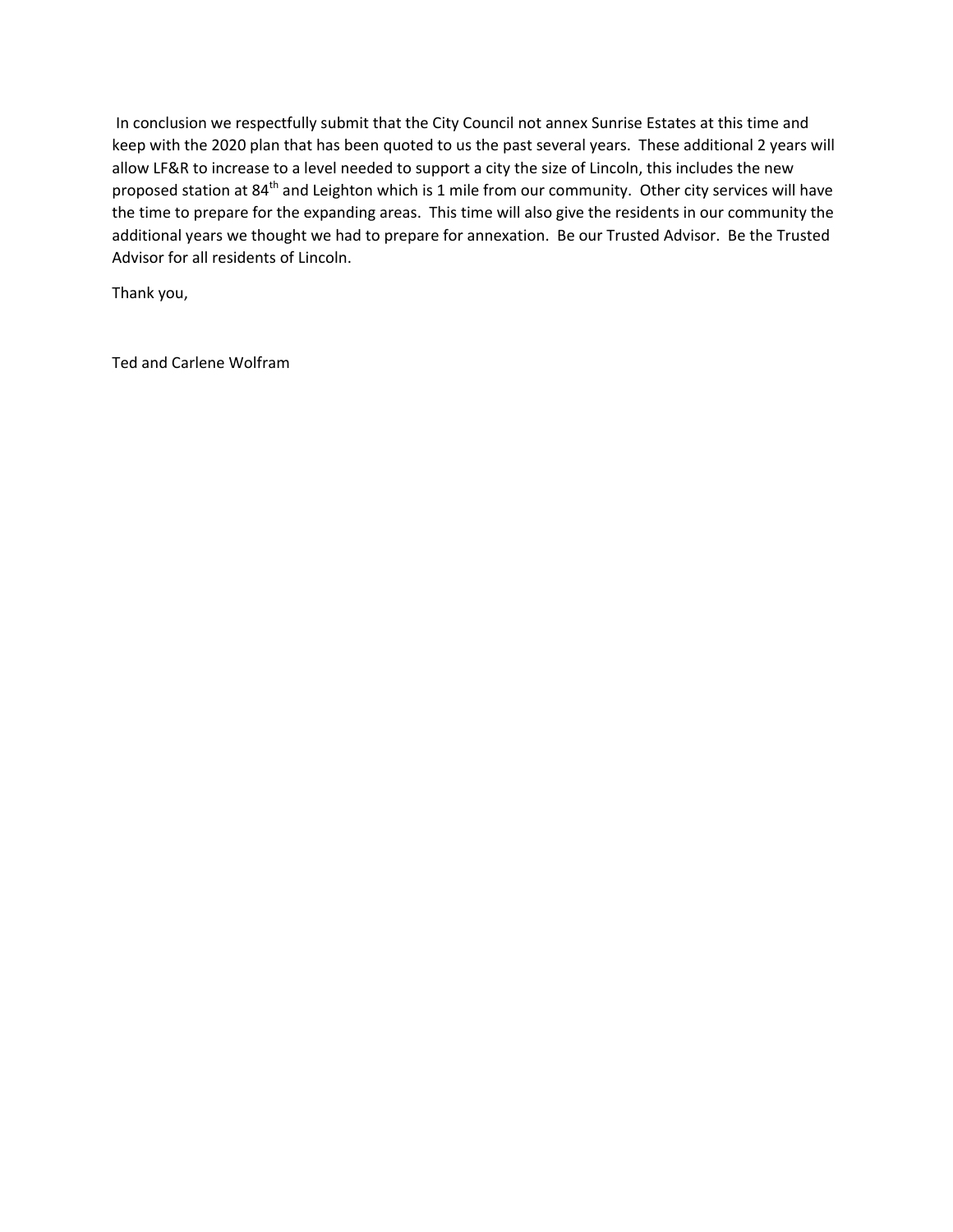| From:    | WebForm <none@lincoln.ne.gov></none@lincoln.ne.gov> |
|----------|-----------------------------------------------------|
| Sent:    | Sunday, October 29, 2017 10:45 AM                   |
| To:      | Jon Camp                                            |
| Subject: | InterLinc - Feedback                                |

# **Council Office - Feedback**

Date : 10/29/2017 10:44:49 AM

**Full Name** Nancy Thygesen **Address** 5045 SAWGRASS DR **City** LINCOLN **Phone** 4024309379 **Email** nancy@thygesenhci.com

**Comments** I have searched the City website to find where I can email re: traffic signals and after 15 minutes I gave up. So I am emailing you. I am so frustrated - Sunday at 10:00 a.m. at 84th and Pioneer - church getting out, race and who knows what else - no green turn arrow only yellow flashing. I don't understand how this came about that we only get yellow flashing at times but green arrow at others. I find this horribly confusing and I know others do too. Why are we not consistently getting green arrows - then change to yellow flashing? It is very difficult to anticipate what you are going to do when you never know. Driving in Lincoln at any time is an absolute disaster and is so frustrating!! Please see if this can be changed. If not please I would like the know the rationale for this and if there is criteria as to when we don't get a green first. You might want to know that while there was no green arrow at 84th and Pioneer or 56th and Hiway 2 and 56th and Old Cheney today - there was a green arrow at 70th and Old Cheney with no traffic. Go figure. We deserve better and we deserve consistency. If you can tell me who to contact at the City I would be happy to. I am not surprised Traffic contacts are missing from the website! Please respond. The last email I sent you while you were out of the country and the City cast a vote without you I did not receive a response from you.

IP: 97.98.177.87 Form: http://lincoln.ne.gov/city/council/feedback.htm User Agent: Mozilla/5.0 (Windows NT 10.0; Win64; x64) AppleWebKit/537.36 (KHTML, like Gecko) Chrome/61.0.3163.100 Safari/537.36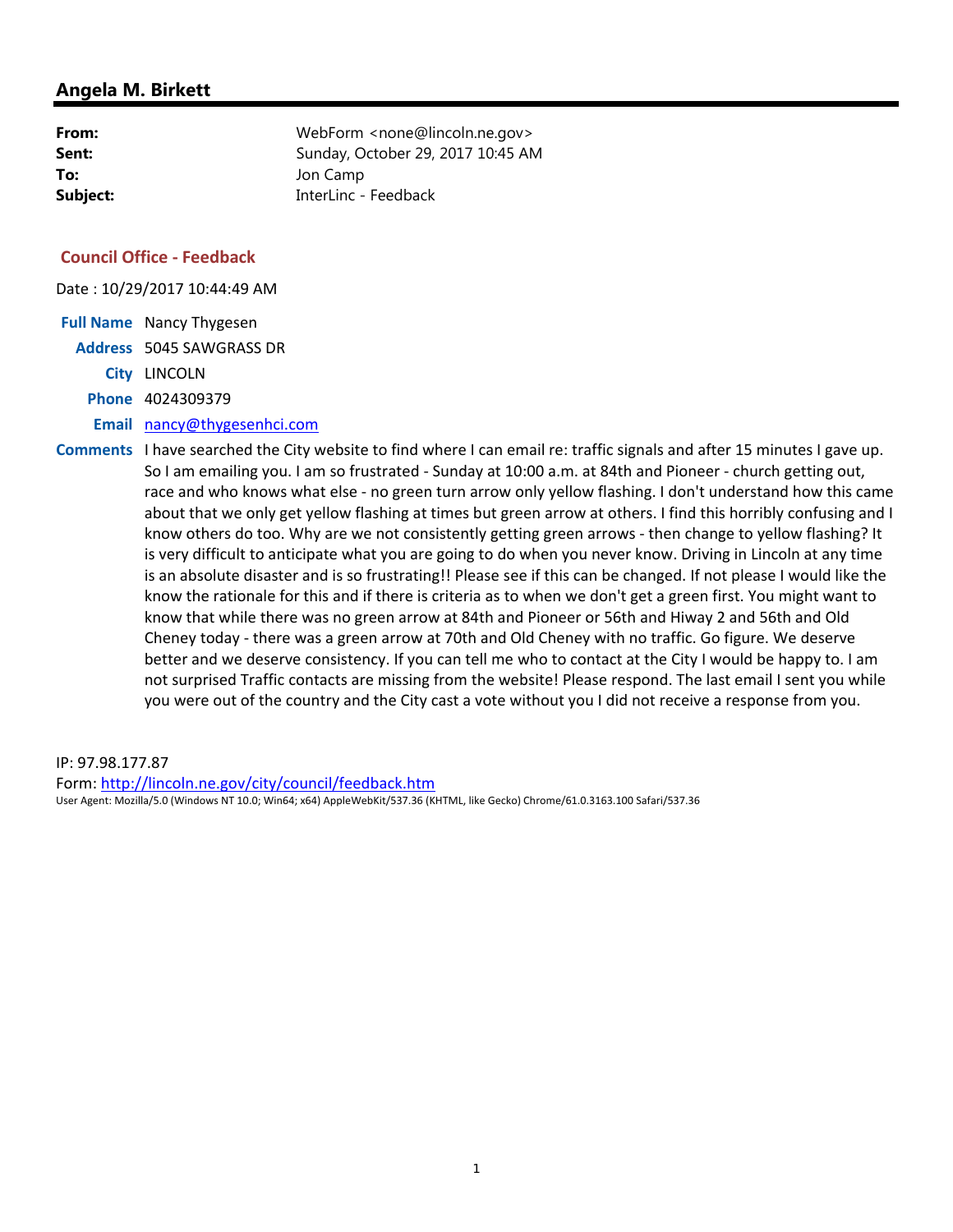| From:    | Angela M. Birkett                                |
|----------|--------------------------------------------------|
| Sent:    | Monday, October 30, 2017 8:41 AM                 |
| To:      | 'nancy@thygesenhci.com'                          |
| Cc:      | 'joncamp@lincolnhaymarket.com'; Miki M. Esposito |
| Subject: | RE: InterLinc - Feedback                         |

Good Morning Nancy,

Thank you for taking the time to write the City about your concerns regarding the flashing yellow lights. I have included both Councilman Camp and Miki Esposito, Director of Public Works & Utilities, in this email. Ms. Esposito oversees our "traffic engineering" department. She is great as handling inquiries like yours and, in fact, the City appreciates observations by citizens that can assist in correcting traffic light patterns that may need adjustment. In the meantime, we have some important information on our website about flashing yellow arrows at: http://lincoln.ne.gov/city/pworks/engine/traffic/flashing-yellow-arrow.htm

We appreciate your patience while the traffic engineering department looks into the matter further.

Thank you,

Angie Birkett Office Coordinator Lincoln City Council 555 South 10<sup>th</sup> St., Ste 111 Lincoln, NE 68508 Phone 402-441-6867 Fax 402-441-6533 abirkett@lincoln.ne.gov



**From:** WebForm [mailto:none@lincoln.ne.gov] **Sent:** Sunday, October 29, 2017 10:45 AM **To:** Jon Camp **Subject:** InterLinc - Feedback

# **Council Office - Feedback**

Date : 10/29/2017 10:44:49 AM

**Full Name** Nancy Thygesen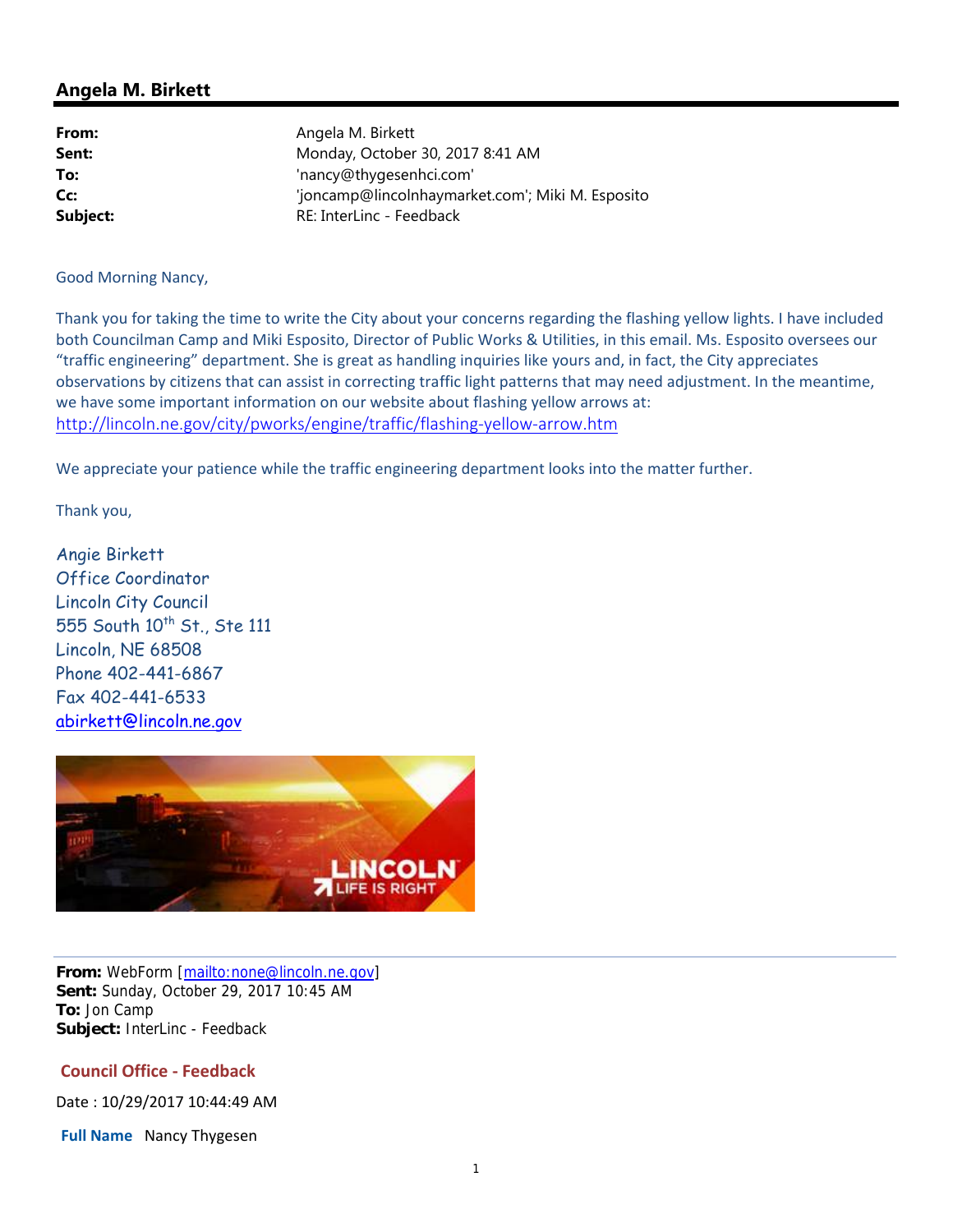Daniel Howe 1001 North 92<sup>nd</sup> Street Lincoln, NE 68505

Lincoln City Council Members 555 South 10<sup>th</sup> Street Lincoln, NE 68508

October 28, 2017

I respectfully request denial of Annexation Proposal No. 17016 for 'Annexation Subarea C', which includes Sunrise Estates. This Annexation Proposal should be denied at this time because:

Sunrise Estates does not have fire hydrants. Lincoln Fire & Rescue (LF&R) does not have equipment necessary to deliver water to fight fires where there are no fire hydrants. We were told that each LF&R fire engines caries 750' of 5" hose to connect engines to fire hydrants and to connect fire engines together. We were told that LF&R could connect multiple fire engines together to relay water to a house fire in Sunrise Estates.

I reside at 1001 N. 92<sup>nd</sup> Street. (See attached map.) The nearest fire hydrant is located at the intersection of North 86<sup>th</sup> Street and Avon lane, which is 1/2 mile distant from my home via streets. (The distance measured 2051' of street, plus 252' of driveway.) To fight a fire at my location, LF&R would require a minimum of three fire engines to relay water to my home.

In the event of a fire, LF&R would arrive onsite to determine if additional LF&R equipment was required to fight this specific fire. The distance and response time required for arrival of equipment from multiple L&R stations is listed in the table below. LF&R fire engines are not equipped to drive off road. Using accurate computer map applications, the nearest three LF&R Stations are located:

|    | <b>STATION</b> | <b>ADDRESS</b>                  | DRIVING TIME<br><b>DISTANCE</b> |  |
|----|----------------|---------------------------------|---------------------------------|--|
|    | q              | 901 N. Cotner Blyd              | 2.7 mile<br>8 min               |  |
| 12 |                | 2201 S. 84 <sup>th</sup> Street | 2.8 mile<br>8 min               |  |
|    | 5              | 3640 Touzalin Ave               | 4.2 mile<br>12 min              |  |

Once LF&R is onsite and determines they need additional support to begin to fight a fire, a greater delay results awaiting arrival of other stations. Also, it is possible that one of the above LF&R stations would not be available to support LF&R when additional equipment is needed. Increased time required for response from multiple LF&R fire stations to pump water onto a fire significantly increases property damage during a fire.

The City has the authority to annex Subarea C to increase Lincoln tax revenue. However, annexation before LF&R has a properly manned facility to serve Subarea C increases homeowner risk regarding loss from fires. LF&R is currently struggling to meet response time goals, and adding subarea C dilutes coverage for stretched resources. Annexation is not requested or required, and is opposed by all homeowners within Sunrise Estates, Mr. Wolman and Christ Community Church. Proceeding with annexation at this time would be perceived as City policy to increase tax revenues while causing penalty to those taxed. This would be an abuse of City Council authority.

Sincerely,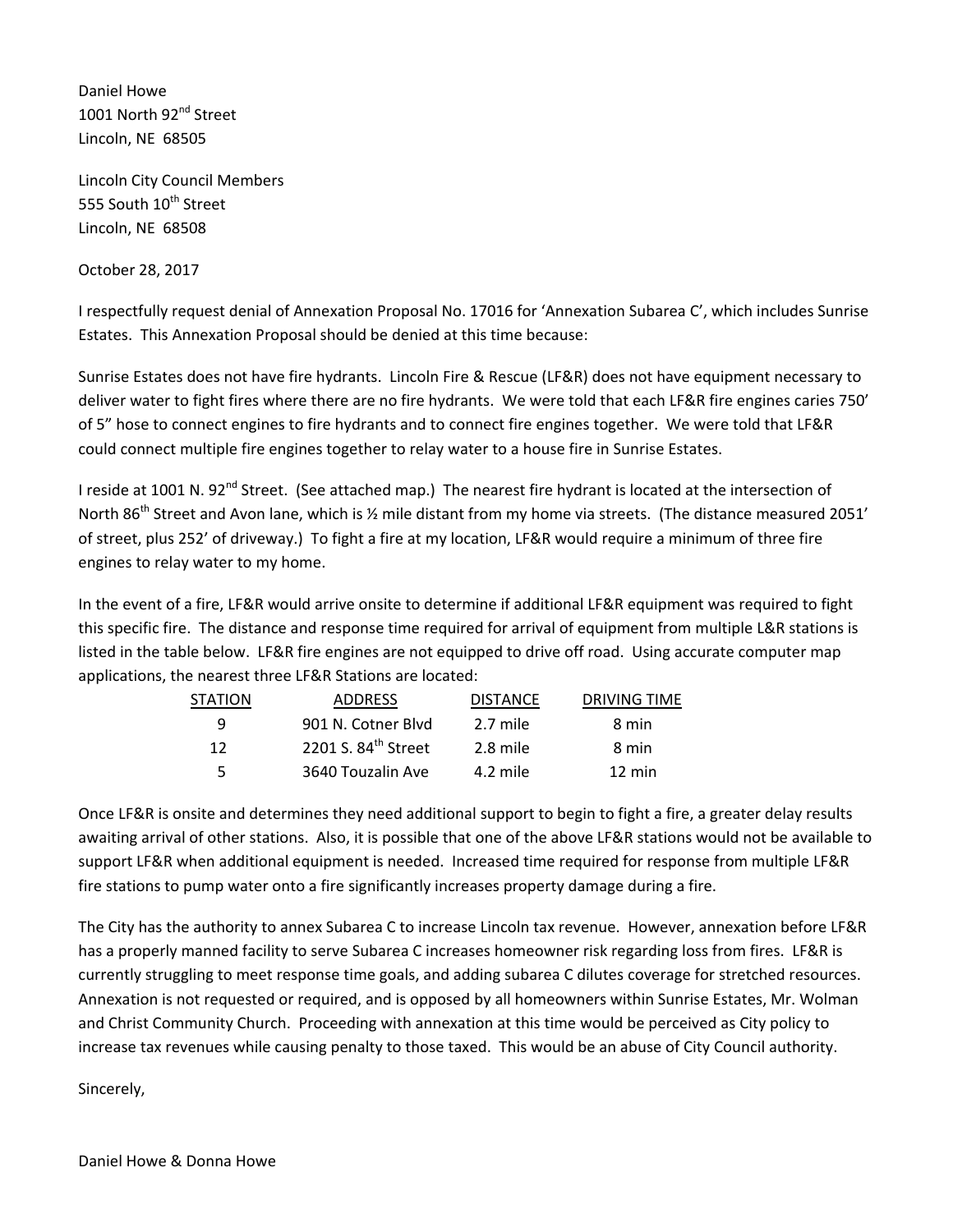| From:    | Jon Camp <joncamp@lincolnhaymarket.com></joncamp@lincolnhaymarket.com> |
|----------|------------------------------------------------------------------------|
| Sent:    | Monday, October 30, 2017 1:07 PM                                       |
| To:      | Angela M. Birkett                                                      |
| Subject: | FW: Hillcrest Heights Annexation                                       |

Please see the email below regarding Hillcrest Heights Annexation.

**JON A. CAMP Lincoln City Council 200 Haymarket Square 808 P Street P.O. Box 82307 Lincoln, NE 68501-2307** 

Office: 402.474.1838/402.474.1812 Fax: 402.474.1838 Cell: 402.560.1001

**Email:** joncamp@lincolnhaymarket.com

**From:** Bob Creager [mailto:bob@acwlaw.com] **Sent:** Monday, October 30, 2017 12:20 PM **To:** Jon Camp **Subject:** Hillcrest Heights Annexation

Jon:

I live in the Hillcrest Heights development. I have been in jury trial the last couple of weeks and have not paid much attention to the Annexation proposal for our neighborhood. I am not opposed to the Annexation. However, in following up on the planning commission hearing last week and discussing the issues last night with our neighborhood association, I am concerned about the City's response to safety concerns; in particular the response time for the fire department. When this question is raised, all we hear from the Fire Chief is the "we can handle it" and we "do this all the time". When I tried to look up any "numbers", or studies, I am not finding anything addressing the issue for our neighborhood. What I do find generally is not encouraging as Lincoln does not seem to be meeting its targets and may be regressing to the point of endangering some communities.

Our neighborhood is mostly rural in character. We are bounded on the west by LPS property which includes some soccer fields and ground that is farmed. On the east we are bounded by the Hillcrest country club golf course. Neither of these properties are developed or platted for development. So, we have no nearby fire hydrants. At the south end of our development the homes are at least ¾ of a mile from O street. We are not connected to A street. That is cause for concern as I live at the far south end of the development

There was some discussion on the safety issues at the open public meeting. We were told by the representative of the fire department that when we are under City control our insurance rates should go down because of the improvement in response time. But when I called my insurance agent, she said there would be no decrease in our rates as Lincoln does not have a better than average rating. So, I am not sure what to make of that.